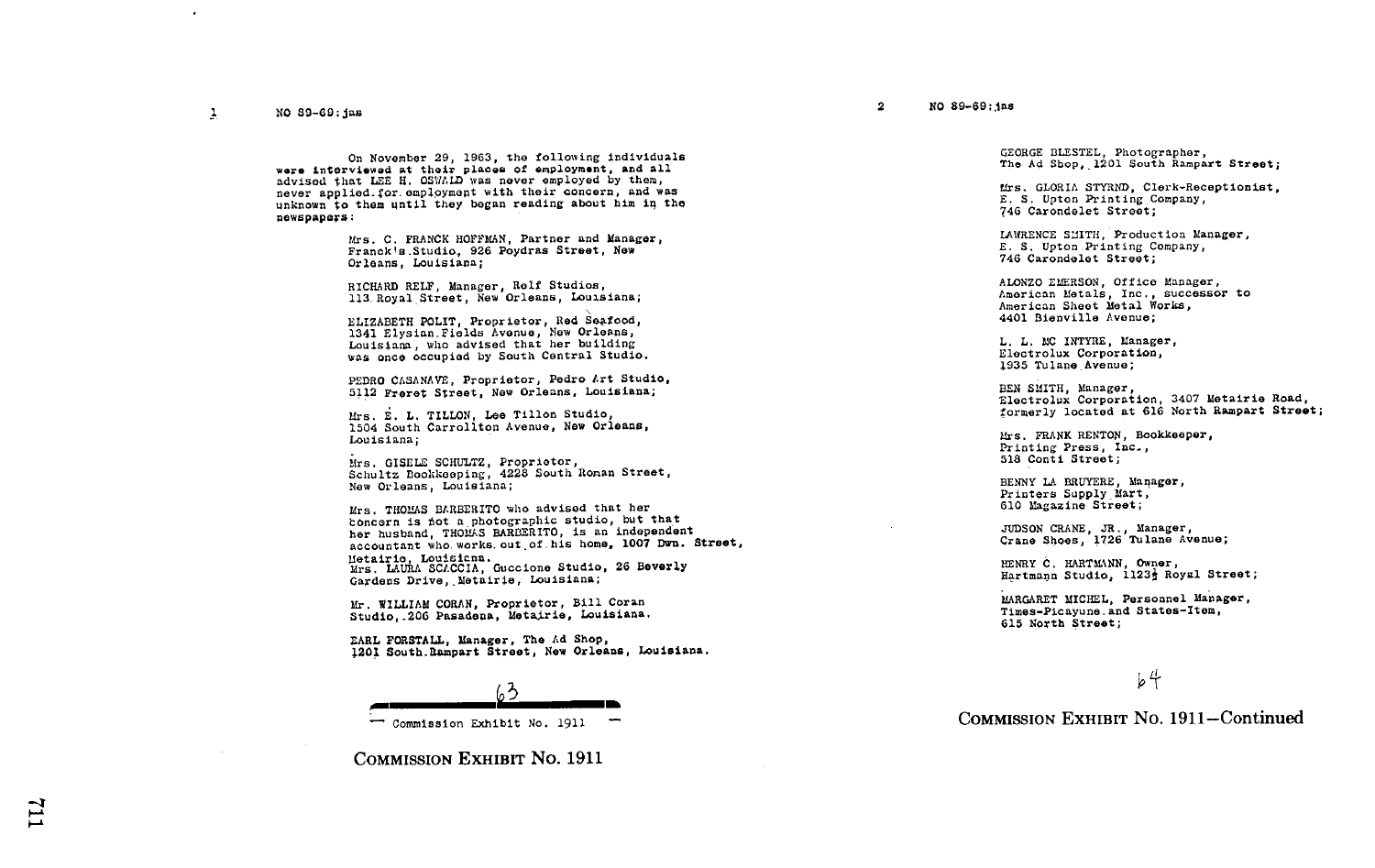ದ

## 3 NO 89-69~jas

LEO SCHEUERMAN, Manager, Camera Cepter, Katz & Besthoff, 841 Canal Street ;

JACK MORROW, Personnel Section, Humble Oil,& Refining Company (Esso), 1410 Canal Street ;

HARRY SKILES, Assistant Superinten dent, Sales Terminal, Humble Oil & Refining Company, Chalmette;

LEON TRICE, Owner, Leon Trice Photographers, 727 Poydras Street;

JAMES KENNEDY, Sackett Studios . 1102 Canal Street:

ROBERT SACKETT, Sackett Studios, 1102 Canal.Street ;

CAROL AMBERG, Couble Chek, 2107-Banks Street ;

CLARENCE J . LEFTWICH, Apex Sales Company, 2727 South Broad Street;

MILTON HELLMERS, Rathborne Land & Lumber Company, 4th Street, Harvey, La.;

SIDNEY MOLAISON, Rathborne Land & Lumber Company, 4th Street, Harvey, La.;

RALPH PLAIDEAU, Owner, Primary Color Lab. 619 Poydras Street:

LAWRENCE STOULIG, Manager, Dumas-Milner Leasing Corporation, 740 Baropne Street ;

RICHARD J. SANUCHEAU, Rental Agen<br>Dumas-Milner Leasing Corporation, RICHARD J. SANUCHEAU, Rental Agent. 1000 Common Street ;

## ~5

COMMISSION EXHiBrr No. 1911-Continued

## 4 N9 89-69 :jas

DONALD ENTRINGER, Manager, McKenzie Pastry Shop., 3908 Dowuman Road ;

RAY DECOTEAU, Plant Superintendent, McKenzie Pastry Shops, 3908 Downman Road;

JACK BEECH, Owner, Industrial Photographers, 709 Royal Street;

JULIUS E . WEISS, Owner, Bernadus-Weiss Photography, 621 Chartres Street ;

Mrs. MARGARET NELSON, Secretary, Marine & Industrial Equipment, 4659 Evangeline Street ;

F. N. MAITRE, Personnel Director, Louisiana.Coca Coln Bottling Company, 1050 South\_Jeffgrson.Davis Pnrkway;

Mrs . R.,LATIMCR, President, Nifty Printing Company, Inc., 3923 Tulane Avenue ;

EUGENE L. COLLEY, Owner, Winstonis Printing,Shop, ~5019 Tchoupitoulas Street ;

Miss HANNA LEE KATZ, Personnel Manager, Godchaux 's , - §28..Canal Street (Contacted November 30, 1963 .)

Mrs. ETHEL ABRAMSON, Personnel Department, Godchaux's, 828 Canal Street (contacted November 30, 1963 .)

studios, 613 Canal Street, (contacted<br>November 30, 1963) BETTY VON, Owner, Krause-Von<br>13 Ossel Street (2001) No**vember** 30, 1963.)

## 66

COMMISSION EXHIBIT No. 1911-Continued